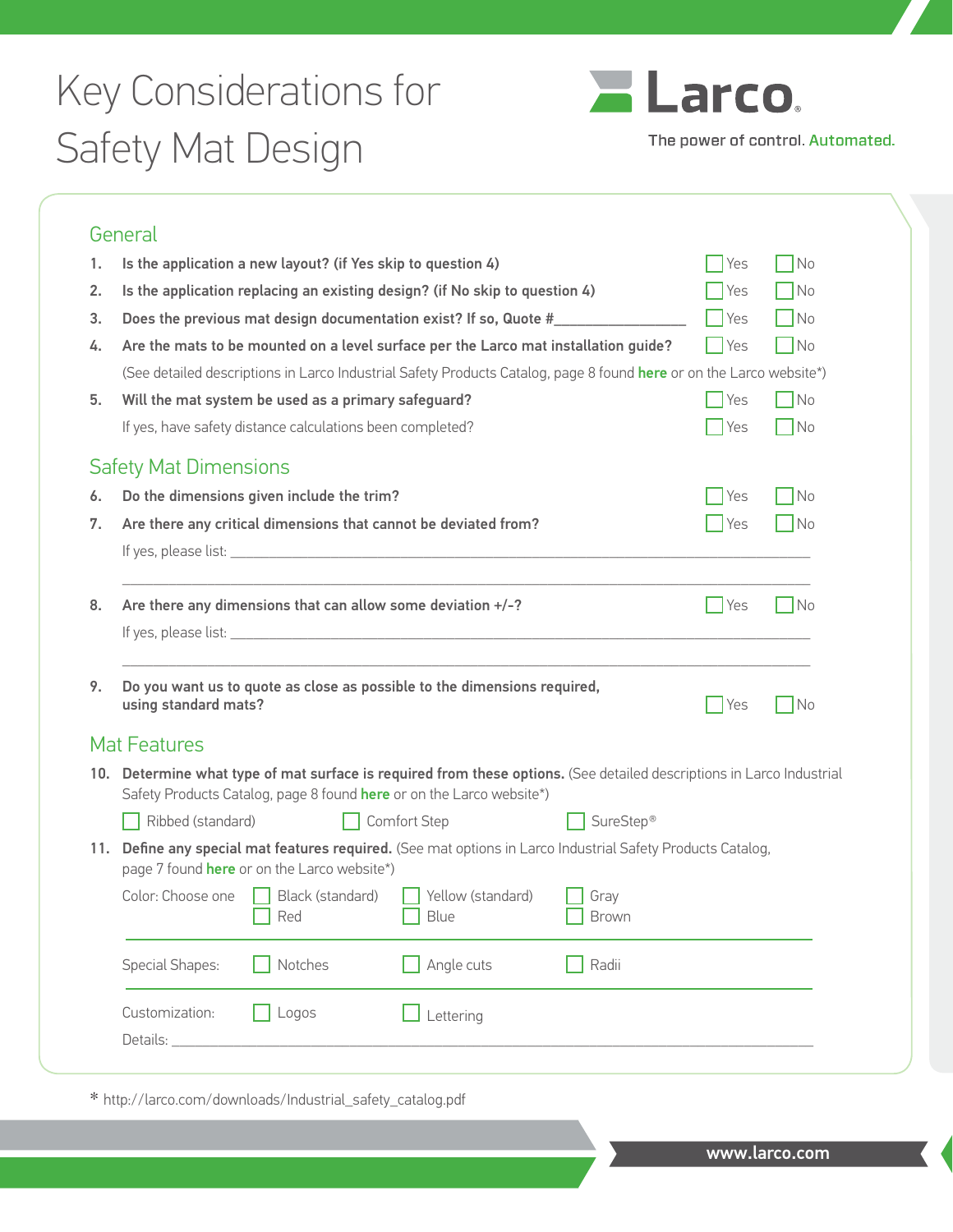## Key Considerations for Safety Mat Design



The power of control. Automated.

|      | 13. Specify the cord length requirements. (See wiring options in Larco Industrial Safety Products Catalog, page 7 found<br>here or on the Larco website*)                                                                                                                                                                                                                                                                                                                              |                                      |
|------|----------------------------------------------------------------------------------------------------------------------------------------------------------------------------------------------------------------------------------------------------------------------------------------------------------------------------------------------------------------------------------------------------------------------------------------------------------------------------------------|--------------------------------------|
|      | 20' long, single-jacketed, four-wire cord (standard) custom length _________________________________                                                                                                                                                                                                                                                                                                                                                                                   |                                      |
|      | 14. Specify mat wiring connection type.<br>$\Box$ 4-wire cord, fly leads (standard) $\Box$ 4-wire, quick-connect, 4-pin plug cord (optional)<br>Quick Connect Tab (optional) (for placing mats in service) not recommended for wet applications                                                                                                                                                                                                                                        |                                      |
| Trim |                                                                                                                                                                                                                                                                                                                                                                                                                                                                                        |                                      |
|      | 15. Specify trim style or combination of styles and define where they are located in mat layout. (See all Larco trim<br>styles shown in Larco Industrial Safety Products Catalog, pages 10-12 found here or on the Larco website*)                                                                                                                                                                                                                                                     |                                      |
|      | $\Box$ 2 1/2" ramp used for forklift and cart traffic<br>2" ramp for foot traffic                                                                                                                                                                                                                                                                                                                                                                                                      |                                      |
|      | $\frac{1}{2}$ %" blunt edge for non-traffic areas along a machine face<br>Other                                                                                                                                                                                                                                                                                                                                                                                                        |                                      |
|      | 16. Specify if cord raceways are required to protect the cords. (120" stock lengths only)                                                                                                                                                                                                                                                                                                                                                                                              |                                      |
|      | 211525 - 3 conductor capacity $\Box$ 225710 - 7 conductor capacity                                                                                                                                                                                                                                                                                                                                                                                                                     |                                      |
|      | <u> 2000 - Jan James James James James James James James James James James James James James James James James J</u><br>Quantity                                                                                                                                                                                                                                                                                                                                                       |                                      |
|      | 17. Specify if the Larco Labor Saver Self-Adhesive System is desired.                                                                                                                                                                                                                                                                                                                                                                                                                  | $\vert$ $\vert$ No<br><b>Yes</b>     |
|      | (See Larco Industrial Safety Products Catalog, page 11 found here or on the Larco website*)                                                                                                                                                                                                                                                                                                                                                                                            |                                      |
|      | <b>Controller Requirements</b>                                                                                                                                                                                                                                                                                                                                                                                                                                                         |                                      |
|      | 18. Has the location of the Larco controller been specified and referenced in the mat layout?<br>19. Specify controller input voltage. 110 VAC 24 VDC<br><b>230 VAC</b>                                                                                                                                                                                                                                                                                                                | Yes   No                             |
|      | 20. Does the application require individual mat diagnostics?                                                                                                                                                                                                                                                                                                                                                                                                                           | Yes No                               |
|      | • MAX Controllers - DIN rail mounting with single input<br>ZM Controllers - Self-contained standalone units with individual mat diagnostics<br>$\bullet$<br>(ZM3000 - 1-4 mats, ZM3008 - 1-8 mats)                                                                                                                                                                                                                                                                                     |                                      |
|      | 21. How many mats are required for the application?_____________________________                                                                                                                                                                                                                                                                                                                                                                                                       |                                      |
|      | <b>Chemical Resistance Information</b>                                                                                                                                                                                                                                                                                                                                                                                                                                                 |                                      |
|      | 22. Will the mats come into contact with chemicals?                                                                                                                                                                                                                                                                                                                                                                                                                                    | $\overline{\phantom{a}}$ No<br>Yes I |
|      | If Yes, call the ATEK Customer Care Team (CCT) at 800-523-6996 with the following information for verification.<br>A copy of the MSDS for any chemicals that will come into contact with the mat regularly<br>$\bullet$<br>The percentage of concentration and temperature of the chemical(s) when it comes into contact with the mat<br>$\bullet$<br>The regularity of exposure: continuous, occasional or overspray<br>$\bullet$<br>Chemical temperature during contact<br>$\bullet$ |                                      |

\* [http://larco.com/downloads/Industrial\\_safety\\_catalog.pdf](http://larco.com/downloads/Industrial_safety_catalog_REV.A.pdf)

ATEK Access Technologies 10025 Valley View Road, Ste. 190 Eden Prairie, MN 55344 U.S.A.

PH: 1.800.523.6996 FAX: 1.800.589.3705 +1.218.829.9797

www.atekaccess.com



Access the power of technology.

**000-0332-000 Rev. B 11/16**